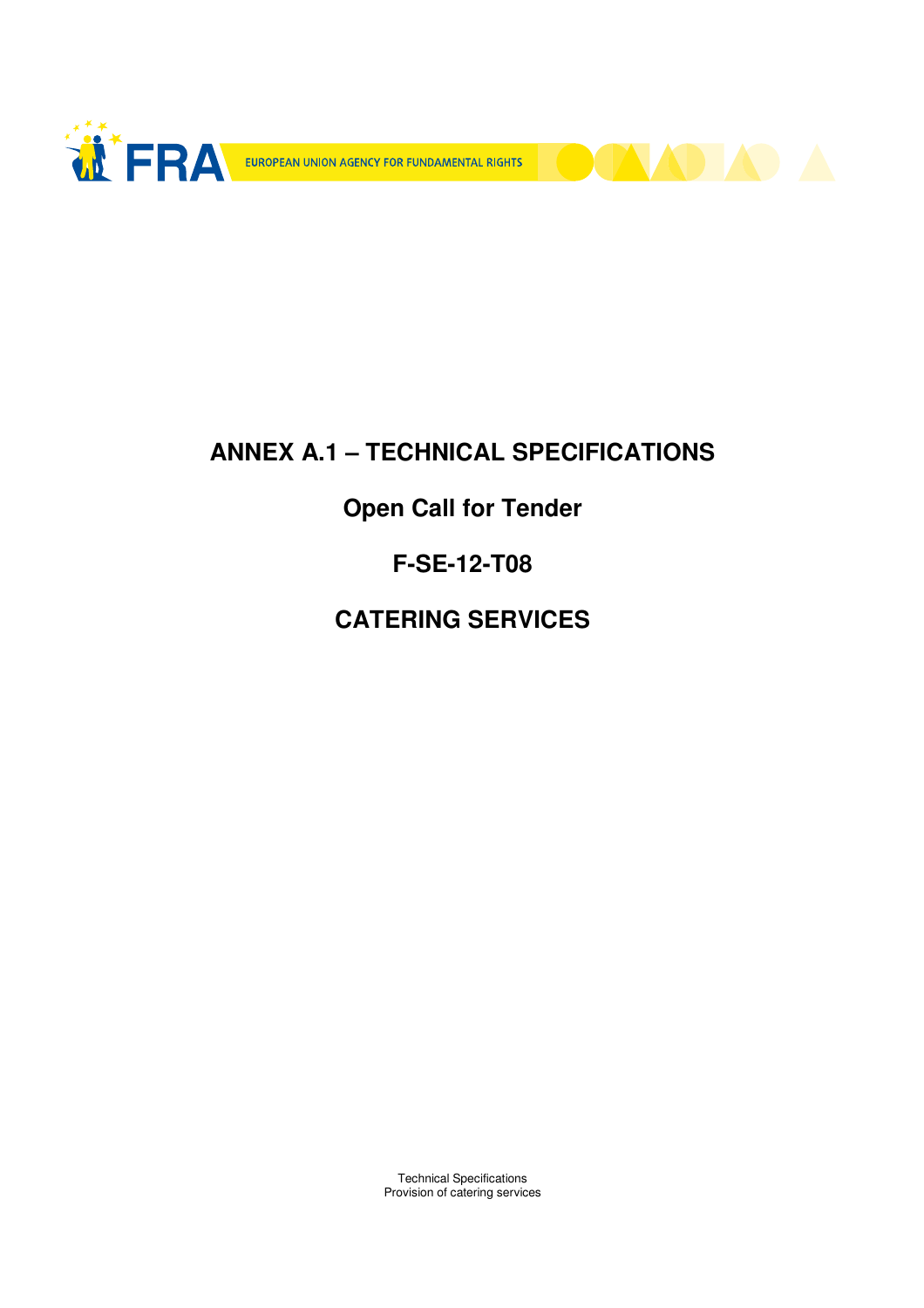### **TABLE OF CONTENTS**

| $\mathbf 1$             |                                               |  |
|-------------------------|-----------------------------------------------|--|
| $\overline{\mathbf{2}}$ |                                               |  |
| $\overline{\mathbf{3}}$ |                                               |  |
| 3.1                     | Provision of food and beverages for catering3 |  |
| 3.2                     |                                               |  |
| 4                       |                                               |  |
| 5                       |                                               |  |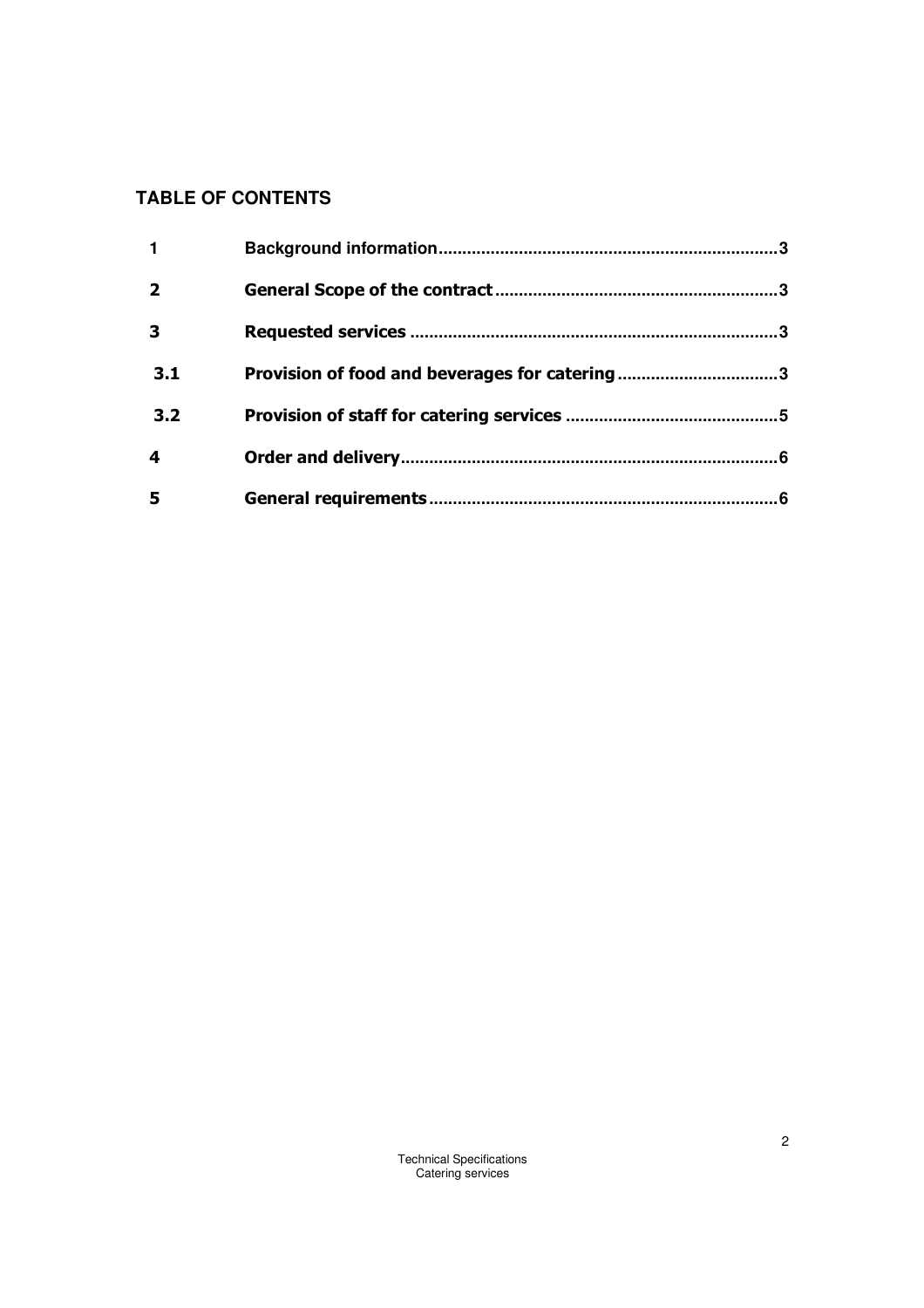### **1 Background information**

The European Agency for Fundamental Rights (the Agency) is situated at Schwarzenbergplatz 11, 1040, Vienna, Austria. The tender relates to the provision of catering services.

### 2 General Scope of the contract

The main use and/or purpose of the contract between the Agency and the successful tenderer is to provide catering Services at the premises of the European Union Agency for Fundamental Rights.

The catering servicers relate only to the provision of catering costs for meetings organised at the premises of the Agency with a number of participants between 10-25 persons and includes catering services for meetings related to the bodies of the Agency Scientific Committee, Management Board, Executive Board (which may exceed the amount of guests mentioned above)

### 3 Requested services

The contractor will be requested to provide the following services:

- Provision of food and beverages for catering purposes such as coffee breaks, cocktail reception and lunches
- Provision of related human resources for the set-up, serving and dismantling of the catering stations, where requested.

The above services are defined in more detail in the following sections.

#### 3.1 Provision of food and beverages for catering

The Contractor is requested to provide the catering services for meetings for from 10 up to 25 people at the premises of the Agency. The catering needs are defined below:

Coffee break timing (for events organized in Agency premises):

- **Estimated duration 15 to 30 minutes**
- Between 9 a.m. and  $11:30$  a.m.
- Between 2 p.m. and  $4:30$  p.m.

Lunch break timing (for events organized in Agency premises):

- **Estimated duration 1 up to 1.5 hour**
- Between 12 a.m. and 3 p.m.

This section defines the required services:

Technical Specifications Catering services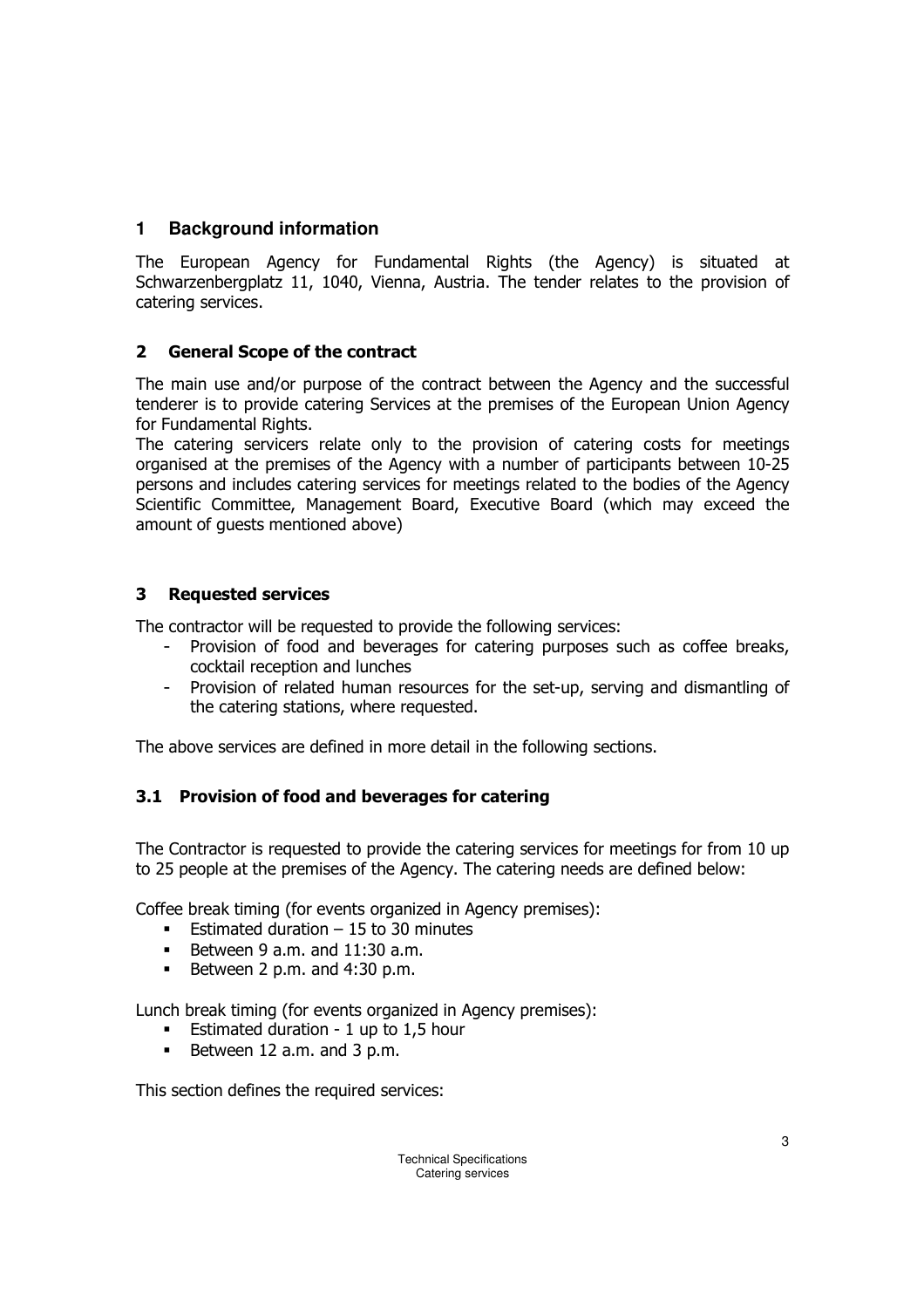- Cold appetizers
	- o Fingerfood: Small sandwiches (4 per person) and/or one-bite sandwiches (6 per person)
	- o Vegetable appetizers
- Hot dish
	- o Soup
	- o Three options of main course (international cuisine), one meat meal, one fish meal and one vegetarian meal
	- o Mix of salads
- Dessert
	- o Biscuits
	- o Cakes
	- o Fruits
- Cold drinks
	- o Natural and sparkling water
	- o Juice (2 kinds)
	- o Other beverages e.g. soft drinks
- Hot drinks
	- o Coffee including decaffeinated option
	- o Tea(black or green tea)
- Wine
	- o White dry
	- o Red dry

#### All the above menu options should include vegetarian, halal, kosher and gluten-free options when requested specifically by the Agency. Therefore, it is a prerequisite to be able to provide such options.

2) Considering the above mentioned information the Agency requires from the Contractor the following defined catering service packages.

In addition, for each item in the package the Contractor should include a minimum number of options. The options should be provided from the official catalogue of the Contractor. These will provide the flexibility to the Agency to choose from the listed options when ordering.

| <b>Type of service</b> | <b>Standard package</b>                                                                                                                    | Deluxe package                                                                                                                                                                                      | <b>VIP package</b>                                                                                              |
|------------------------|--------------------------------------------------------------------------------------------------------------------------------------------|-----------------------------------------------------------------------------------------------------------------------------------------------------------------------------------------------------|-----------------------------------------------------------------------------------------------------------------|
| <b>Coffee break</b>    | Hot drinks $-3$<br>options (tea,<br>coffee,<br>chocolate)<br>Milk, sugar<br>٠<br>Water<br>п<br>sparkling and still<br><b>Biscuits</b><br>٠ | drinks $-3$<br>Hot<br>$\blacksquare$<br>options (tea,<br>coffee,<br>chocolate)<br>Milk, sugar<br>٠<br>Water- sparkling<br>and still<br><b>Biscuits</b><br>п<br><b>Biscuits</b><br>5<br>п<br>options | Hot drinks<br>٠<br>Cold drinks<br>٠<br>Milk, sugar<br>٠<br>Water<br>٠<br>Cookies<br>٠<br>Cakes<br><b>Fruits</b> |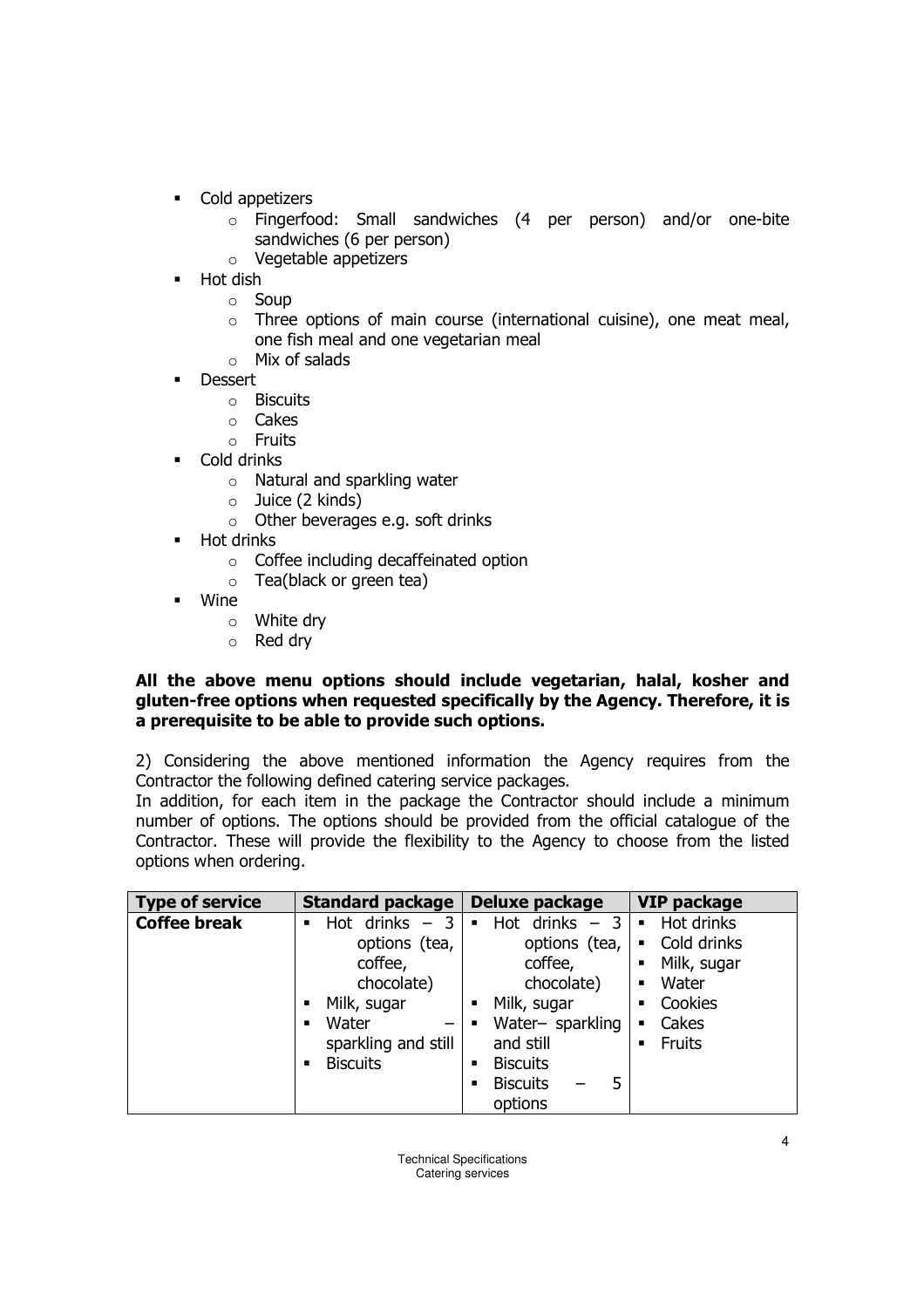|                                                                                                                                                           | Cakes<br>5<br>٠<br>options                                                                                                                                                                                                                                                                                                                                                                                                                                                                                                                                                                        |
|-----------------------------------------------------------------------------------------------------------------------------------------------------------|---------------------------------------------------------------------------------------------------------------------------------------------------------------------------------------------------------------------------------------------------------------------------------------------------------------------------------------------------------------------------------------------------------------------------------------------------------------------------------------------------------------------------------------------------------------------------------------------------|
| Lunch - buffet<br>Cold appetizers $-$<br>٠<br>15 options<br>Cold drinks $-3$<br>options<br>Hot drinks $-3$<br>■<br>options (tea,<br>coffee,<br>chocolate) | • Cold<br>Cold appetizers $-$<br>appetizers-<br>$\blacksquare$<br>15 options<br>15 options<br>Hot dish $-$<br>dish<br>Hot<br>- 6<br>- 6<br>$\blacksquare$<br>٠<br>options<br>options<br>5<br><b>Dessert</b><br>Dessert-<br>5<br>٠<br>$\blacksquare$<br>options<br>options<br>Cold drinks $-3$<br>drinks<br>Cold<br>$\blacksquare$<br>٠<br>options<br>options<br>Hot drinks $-3$<br>drinks $-$<br>- 3<br>Hot<br>$\blacksquare$<br>$\blacksquare$<br>options (tea,<br>options (tea,<br>coffee,<br>coffee,<br>chocolate)<br>chocolate)<br>Wine 6 options: 2<br>٠<br>red, 2 white<br>and<br>sparkling |

The Contractor shall also provide water (natural and sparkling on equal share) in the amount of  $0.5$  I per participant, for meeting(s) held in the conference / meeting room(s).

The following table lists indicative number of meetings and related catering services per year.

| <b>Type of service &amp; option</b> | For 10<br>$-15$ For |         | 15-25   MB 45 persons |
|-------------------------------------|---------------------|---------|-----------------------|
|                                     | persons             | persons |                       |
| Coffee break - standard option      | 15                  | 15      |                       |
| Coffee break -Deluxe option         | 15                  |         |                       |
| Coffee break $-$ VIP option         |                     |         |                       |
| Lunch - standard option             | 15                  | 15      |                       |
| Lunch - Deluxe option               | 15                  |         |                       |
| Lunch $-$ VIP option                |                     |         |                       |

#### 3.2 Provision of staff for catering services

The Agency may request the catering services of personnel such as catering staff and waiters to prepare the catering stations serve the food and beverages and clean up after completion.

The Agency will provide facilities like tables and chairs and also there is a kitchen preparation area available for use. When used these areas need to be cleaned up. Waste should be separated for recycling purposes.